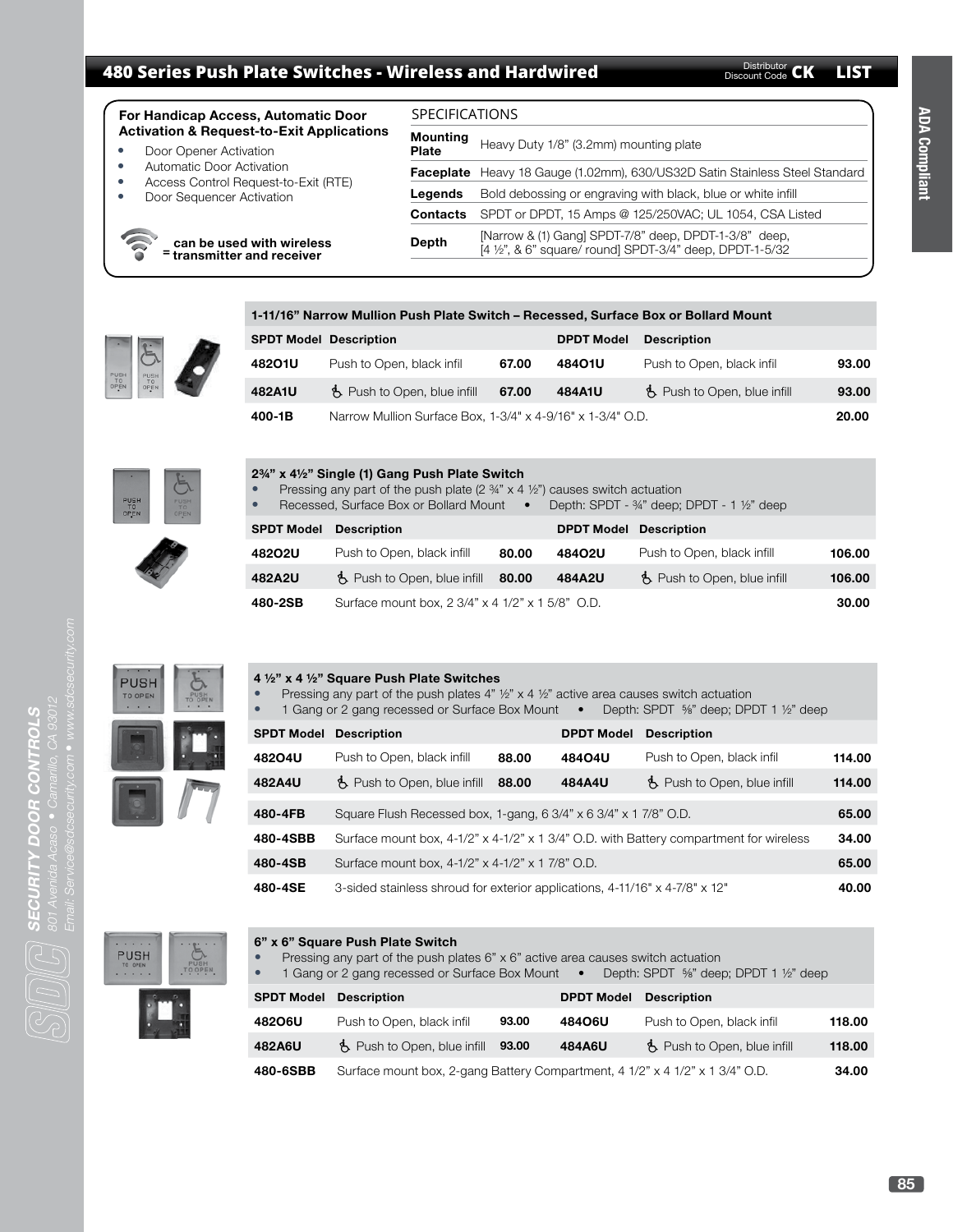#### **480 Series Push Plate Switches - Wireless and Hardwired (continued)** Discount Code CK LIST Distributor CK

**ADA Compliant ADA Compliant**



## **4 ½" Round Push Plate Switch**

- Pressing any part of the push plates  $4$ "  $\frac{1}{2}$  active area causes switch actuation<br>• 1 Gang or 2 gang recessed or Surface Box Mount Depth: SPDT  $\frac{56}{12}$  de
- 1 Gang or 2 gang recessed or Surface Box Mount Depth: SPDT 5%" deep; DPDT 1 1/2" deep

| <b>SPDT Model Description</b> |                                      |       | <b>DPDT Model Description</b> |                                                                   |        |  |
|-------------------------------|--------------------------------------|-------|-------------------------------|-------------------------------------------------------------------|--------|--|
| 48204RU                       | Push to Open, black infil            | 88.00 | 48404RU                       | Push to Open, black infil                                         | 114.00 |  |
| 482A4RU                       | $\uparrow$ Push to Open, blue infill | 88.00 | 484A4RU                       | B. Push to Open, blue infill                                      | 114.00 |  |
| 480-4RSB                      | Surface box, 5" Dia., 2 1/8" O.D.    | 58.00 | 480-4RFB                      | Black Flush Escutcheon, 5 7/8"<br>overall diameter with trim ring | 65.00  |  |
| 480-4RG                       | 4" round gasket                      | 16.00 | 480-4RRB                      | Surface Escutcheon, 7 7/8"<br>Dia., 1 9/16" overall height        | 65.00  |  |

#### **6" Round Push Plate Switch**

- Pressing any part of the push plates 6" active area causes switch actuation<br>• 1 Gang or 2 gang recessed or Surface Box Mount Depth: SPDT %"
	- 1 Gang or 2 gang recessed or Surface Box Mount . Depth: SPDT 5%" deep; DPDT 1 1/2" deep

| <b>SPDT Model</b> | <b>Description</b>                              |       | <b>DPDT Model</b> | <b>Description</b>                                                   |        |
|-------------------|-------------------------------------------------|-------|-------------------|----------------------------------------------------------------------|--------|
| 48206RU           | Push to Open, black infil                       | 93.00 | 48406RU           | Push to Open, black infil                                            | 118.00 |
| 482A6RU           | $\uparrow$ Push to Open, blue infill $\,$ 93.00 |       | 484A6RU           | $\uparrow$ Push to Open, blue infill                                 | 118.00 |
| 480-6RSB          | Surface box Round,<br>6 7/16" Dia., 2 1/8" O.D. | 58.00 | 480-6RFB          | Recessed Flush Escutcheon, 7<br>3/4" overall diameter with trim ring | 65.00  |
| 480-6RG           | 6" round gasket                                 | 17.00 |                   |                                                                      |        |

# **480 Series Push Plate Switches - HDPE (High Density Polyethylene) Discount Code CK LIST**

|  | $\bullet$<br>$\bullet$ | 4 1/2" x 4 1/2" Square Push Plate Switches<br>Pressing any part of the push plates 4" $\frac{1}{2}$ " x 4 $\frac{1}{2}$ " active area causes switch actuation<br>1 Gang or 2 gang recessed or Surface Box Mount . Depth: SPDT 5%" deep |        |
|--|------------------------|----------------------------------------------------------------------------------------------------------------------------------------------------------------------------------------------------------------------------------------|--------|
|  | <b>SPDT Model</b>      | <b>Description</b>                                                                                                                                                                                                                     |        |
|  | 482A4SPH               | Push to Open, white infill on blue HDPE                                                                                                                                                                                                | 150.00 |
|  |                        |                                                                                                                                                                                                                                        |        |
|  | 480-4FB                | Square Flush Recessed box, 1-gang, 6 3/4" x 6 3/4" x 1 7/8" O.D.                                                                                                                                                                       | 65.00  |
|  | 480-4SBB               | Surface mount box, 4-1/2" x 4-1/2" x 1 3/4" O.D. with Battery compartment for wireless                                                                                                                                                 | 34.00  |
|  | 480-4SB                | Surface mount box, 4-1/2" x 4-1/2" x 1 7/8" O.D.                                                                                                                                                                                       | 65.00  |
|  | 480-4SE                | 3-sided stainless shroud for exterior applications, 4-11/16" x 4-7/8" x 12"                                                                                                                                                            | 40.00  |
|  |                        |                                                                                                                                                                                                                                        |        |

|           |                   | 6" Round Push Plate Switch<br>Pressing any part of the push plates 6" active area causes switch actuation<br>1 Gang or 2 gang recessed or Surface Box Mount • Depth: SPDT 5%" deep |        |
|-----------|-------------------|------------------------------------------------------------------------------------------------------------------------------------------------------------------------------------|--------|
| SH<br>PEN | <b>SPDT Model</b> | <b>Description</b>                                                                                                                                                                 |        |
|           | 482A6RPH          | Push to Open, white infil on blue HDPE                                                                                                                                             | 180.00 |
|           |                   |                                                                                                                                                                                    |        |
|           | 480-6RSB          | Surface box Round.<br>6 7/16" Dia., 2 1/8" O.D.                                                                                                                                    | 58.00  |
|           | 480-6RFB          | Recessed Flush Escutcheon, 7 3/4" overall diameter with trim ring                                                                                                                  | 65.00  |
|           | 480-6RG           | 6" round gasket                                                                                                                                                                    | 17.00  |

801 Avenida Acaso

**SECURITY DOOR CONTROLS**

ECURITY DOOR CONTROLS

10 O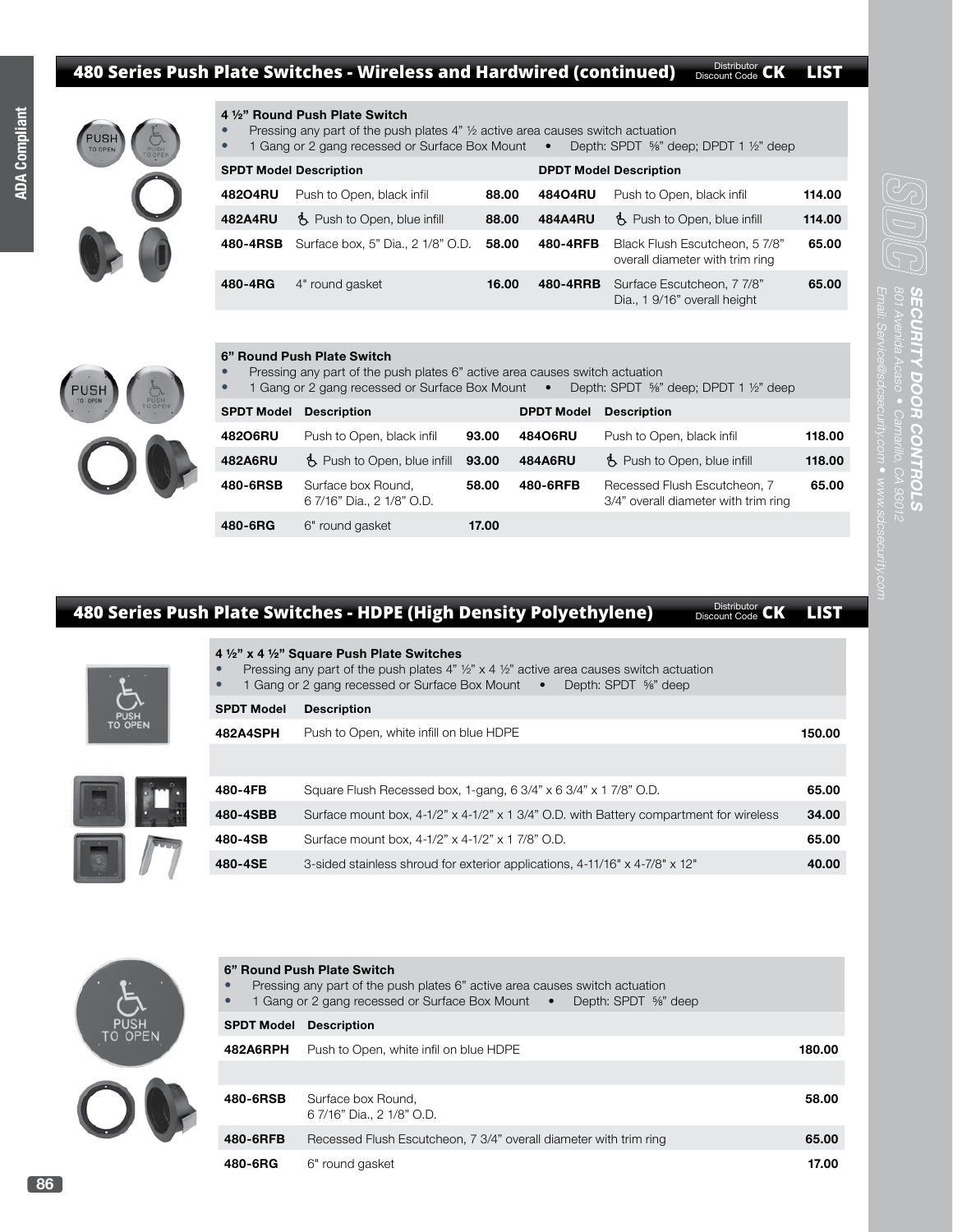# **480 Series Push Plate Switches - Vestibule Style CK CK LIST** Discount Code **CK LIST**









| $\bullet$<br>$\bullet$ | 4 1/2" x 4 1/2" Square Push Plate Switches<br>Pressing any part of the split push plates active area causes switch actuation<br>1 Gang or 2 gang recessed or Surface Box Mount •<br>Depth: SPDT %" deep |        |  |  |  |  |
|------------------------|---------------------------------------------------------------------------------------------------------------------------------------------------------------------------------------------------------|--------|--|--|--|--|
| <b>SPDT Model</b>      | <b>Description</b>                                                                                                                                                                                      |        |  |  |  |  |
| 482A4VWU               | Arrow (left/right), black infill                                                                                                                                                                        | 390.00 |  |  |  |  |
| 482A4VWPU              | <b>15.</b> Arrow (left/right) Push to Open, black infill                                                                                                                                                |        |  |  |  |  |
| 48204VPU               | Arrow (left/right) Push to Open, black infill                                                                                                                                                           | 390.00 |  |  |  |  |
| 482A4VWP               | Arrow (left/right) Push to Open, white infill on blue                                                                                                                                                   | 450.00 |  |  |  |  |
|                        |                                                                                                                                                                                                         |        |  |  |  |  |



| 480-4FB  | Square Flush Recessed box, 1-gang, 6 3/4" x 6 3/4" x 1 7/8" O.D.                                | 65.00 |
|----------|-------------------------------------------------------------------------------------------------|-------|
| 480-4SBB | Surface mount box, $4-1/2$ " x $4-1/2$ " x 1 $3/4$ " O.D. with Battery compartment for wireless | 34.00 |
| 480-4SB  | Surface mount box, 4-1/2" x 4-1/2" x 1 7/8" O.D.                                                | 65.00 |
| 480-4SE  | 3-sided stainless shroud for exterior applications, 4-11/16" x 4-7/8" x 12"                     | 40.00 |



**SECURITY DOOR CONTROLS**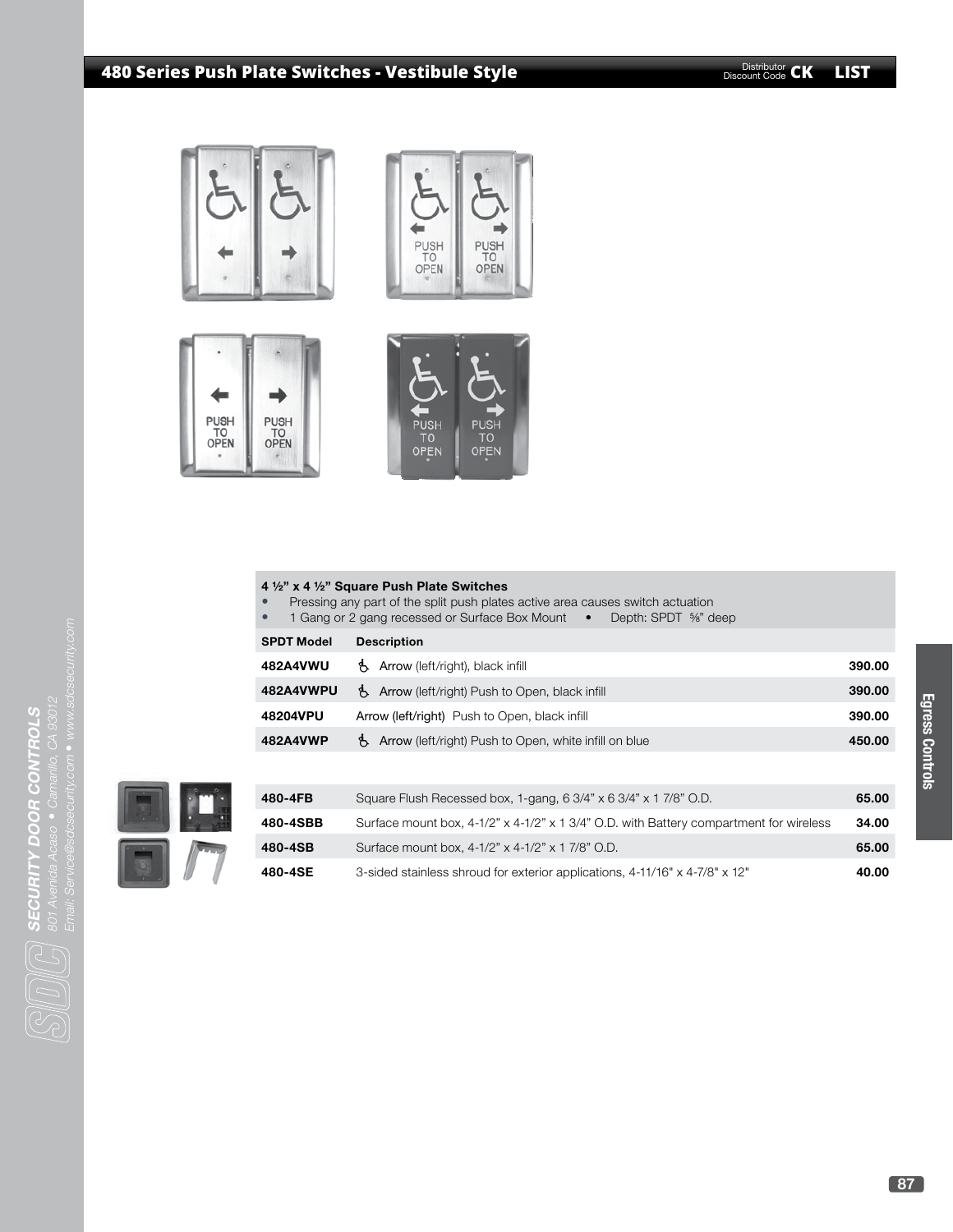# **480 Series Touch Panel Column - Wireless & Hardwire**

Distributor **CK** 

Distributor<br>Discount Code





# **400 Series Wireless Transmitter and Receiver CK LIST** Distributor

**For Remote Control Versatility for Touch Panel Column and Push Plate Switches**



|                                               | 433MHz Micro Transmitter              |                                                                                         |  |
|-----------------------------------------------|---------------------------------------|-----------------------------------------------------------------------------------------|--|
| $\bullet$                                     | Requires a non-metalic surface box or |                                                                                         |  |
|                                               | standard bollard cap (non-metalic).   | <b>Voltage Input: 9V Battery (included)</b>                                             |  |
|                                               | Works with 400RC433                   | <b>Trigger Input:</b> Momentary, N.O.Dry Contact                                        |  |
| Pre-Wired for quick installation<br>$\bullet$ |                                       | <b>Temperature:</b> $-20F - 100F$                                                       |  |
| Antenna magnifies signal<br>$\bullet$         |                                       | <b>Dimensions:</b> 1-9/64" x 15/16" x 7/32" (29 x 49 x 6mm)                             |  |
| Model                                         | <b>Description</b>                    |                                                                                         |  |
|                                               | 400W1-433 433MHz Micro Transmitter    |                                                                                         |  |
|                                               |                                       | 136.00                                                                                  |  |
|                                               | 433MHz 1 Channel Nano Receiver        |                                                                                         |  |
| $\bullet$                                     |                                       | Designed to control automatic closing and anti-burglar systems. Works with 400W1-433.   |  |
|                                               |                                       |                                                                                         |  |
|                                               | <b>Carrier Frequency:</b> 433.92 MHz  | <b>Power Supply: 12/24 VAC/DC</b>                                                       |  |
| <b>Relay Numbers:</b> 1                       |                                       | <b>Contacts: C-NO</b>                                                                   |  |
|                                               | Temperature: $-4F - 158F$             | <b>Dimensions:</b> 1-1/4" $\times$ 2" $\times$ 3/4" Deep (32 $\times$ 51 $\times$ 19mm) |  |
| Model                                         | <b>Description</b>                    |                                                                                         |  |
|                                               | 400RC433 433MHz 1 Channel Reciever    | 168.00                                                                                  |  |
|                                               |                                       |                                                                                         |  |